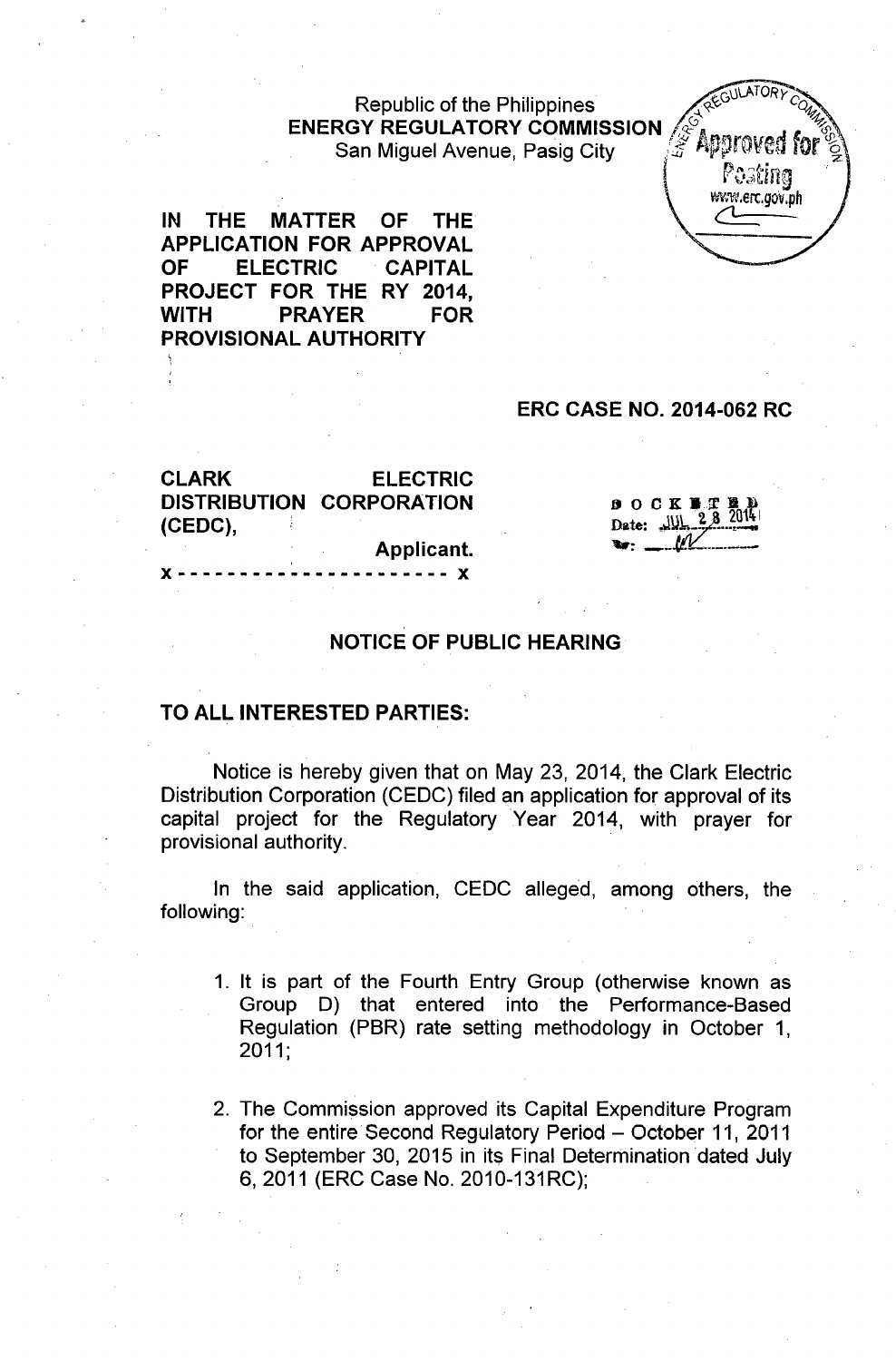## **ERC CASE NO. 2014-062 RC** Notice of Public Hearing/July 21, 2014 Page 2 of  $6$

- 3. During the time since the approval of the capital expenditure program, there were several large load locators/customers within its franchise area intending to set up their facilities by year 2014;
- 4. The new locators/customers as well as the expansion of existing businesses are: a) Taiyo Nippon Sanso Clark, Inc. (TNSCI-INGASCO) Air-Separation Plant which requires 9 MW; b). Medical City Hospital which requires 3.59 MW; c) Midori Hotel which requires 1.40 MW; d) Widus Hotel Expansion which requires 1.09 MW; e) SM BPO buildings which requires a total of 1.75 MW; f) MSK industrial development which requires 3.51 MW; g) SIA Engineering expansion which requires 1 MW; h) load growth of Yokohama Tire Philippines. These additional loads will be on top of the growth of native load of 5.79% in RY 2012- 2013 and the expected development of the new areas within the Clark Freeport Zone. The foregoing projects are all in various stages of construction;
- 5. In order to provide adequate and reliable power supply to these new and expanded facilities, it will need to construct and install a new 1OO-MVA230 kV/68 kV Power Transformer at the CDC Substation;
- 6. Currently, it is being served solely by a 29 km, single-circuit 715.5 MCM 69kV sub-transmission line from National Grid Corporation of the Philippines (NGCP) Mexico Substation, the Mexico-Clark Line 2, which has been in service since 1958. NGCP-Mexico Substation Office (District 6 - Luzon) has imposed a loading limit of 80 MW for the Mexico-Clark Line 2;
- 7. In 2013, the Mexico-Clark Line2 had already attained peak loading of 58.5 MW at its delivery point metering. Such peak loading translates to a 60.26 MW (based on the April and May NGCP bill --Billing Demand Determinant) at the Mexico Substation, which includes system loss or an equivalent of 75.33% of the 80 MW limit;
- 8. Without the new 100-MVA 230 kV/68 kV Power Transformer at the CDC Substation to accommodate the load requirements of the foregoing projects as well as future load requirements, the Mexico-Clark Line 2 (its only source of power) will have the following percent loading: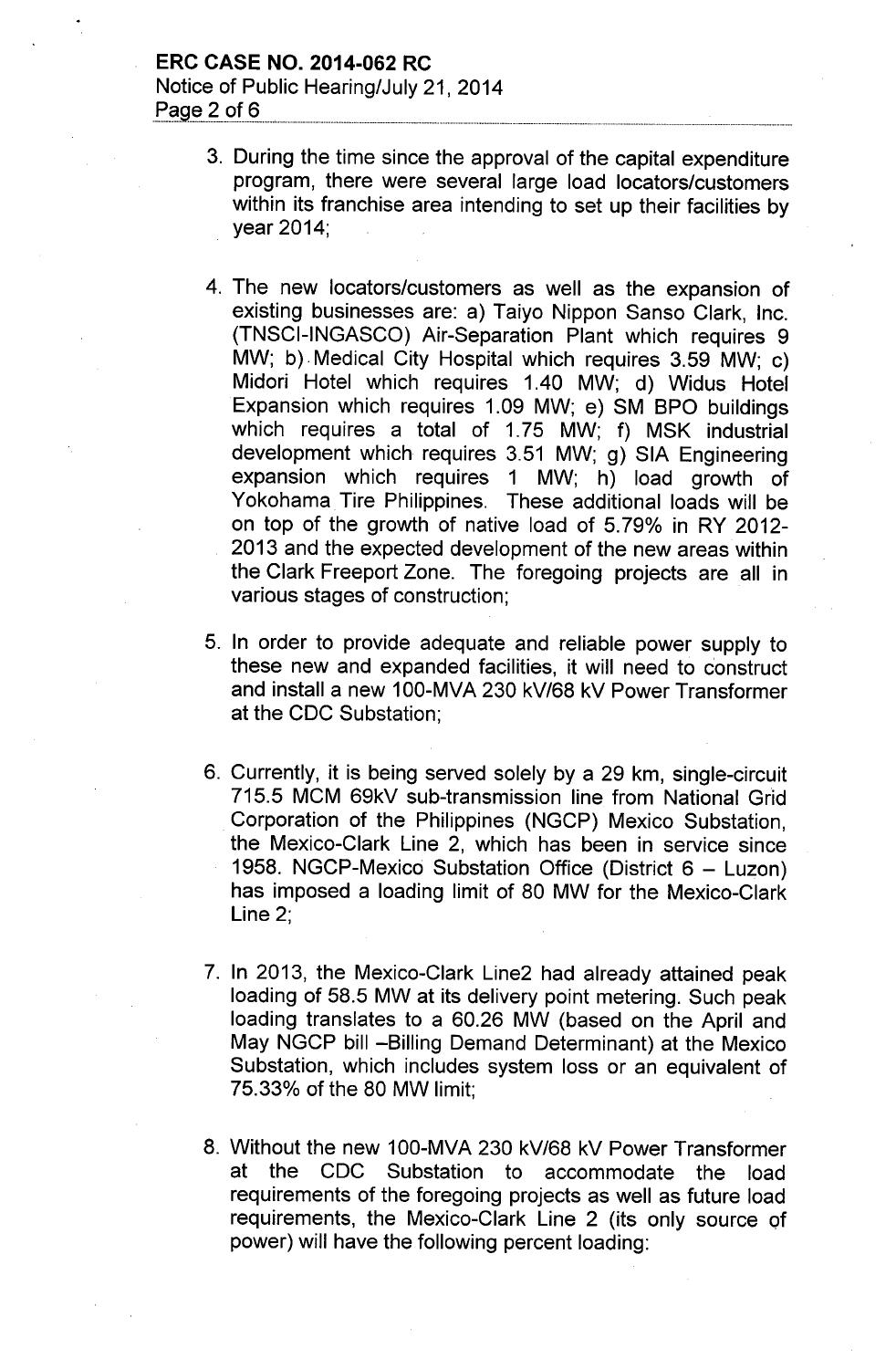#### ERC CASE NO. 2014-062 RC

Notice of Public Hearing/July 21, 2014 Page  $3$  of  $6$ 

|                             |                 | 2013 | 2014  | 2015   | 2016   |
|-----------------------------|-----------------|------|-------|--------|--------|
| Mexico Clark Line   MW Load |                 | 58.5 | 93.19 | 103.30 | 114.15 |
| - 80<br>(at                 | MW   Percentage | 73%  | 116%  | 129%   | 143%   |
| loading limit)              | Loading         |      |       |        |        |

- 9. It is clear that without the construction of the 100-MVA Power Transformer, there would be an overloading of the 69 kV Mexico-Clark Line 2 which exceeds the 80 MW cap imposed by NGCP-Mexico Substation Office (District  $6 -$ Luzon) by 2014 which would make it impossible to accommodate these large load projects in the Clark Freeport Zone;
- 10. The construction and development of the 100 MVA Power Transformer will allow it to timely energize these new investor loads. The construction and development will also allow it to fulfill its mandate under Section 23 of Republic Act No. 9136 (R.A. No. 9136, otherwise known as the Electric Power Industry Reform Act of 2001 or EPIRA) which provides that "a distribution utility shall have the obligation to provide distribution services and connections to its system for any end-user within is franchise area consistent with the distribution code" as well as its obligation under its franchise Republic Act No. 9209 (RA. No. 9209) "to provide open and non-discriminatory access to its distribution system and services for any-end-user within its franchise area consistent with R.A. No. 9136;
	- 11. The development and construction of the 100 MVA Power Transformer would involve the installation of the following:
		- i) One (1) bay of 230 kV switchyard bus consisting of two (2) 230 kV breakers and five (5) 230 kV disconnect switches;
		- ii) One (1) 100 MVA three-phase power transformer with OLTC;
		- iii) One (1) 69 kV breaker;
		- iv) Two 69 kV disconnect switches;
		- v) Three (3) voltage transformers;
		- vi) Three (3) control/protection panel;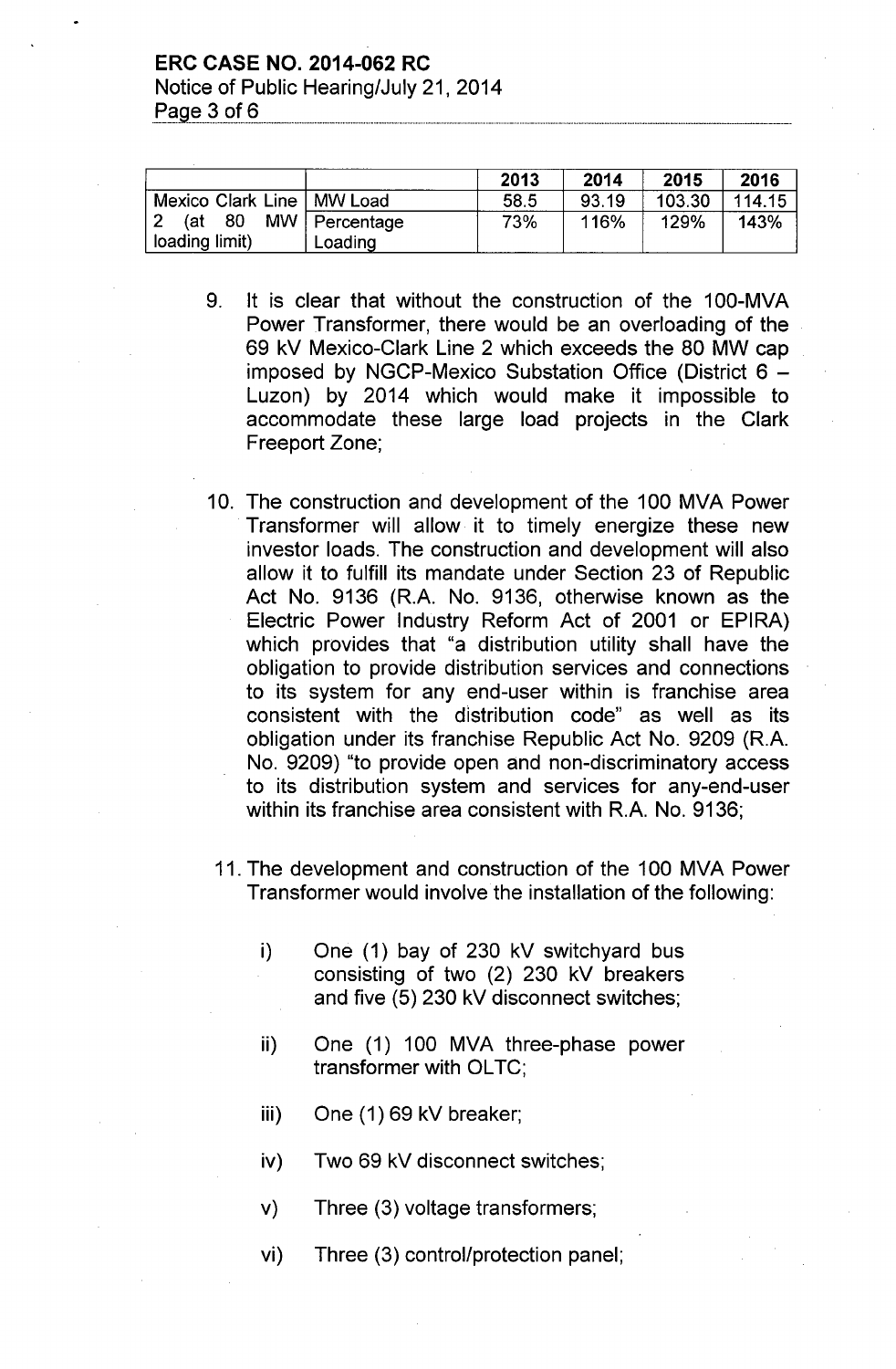Page 4 of  $6$ 

- vii) Power and control cables;
- viii) Grounding system;
- ix) Extension of the 69 kV line from TNSCI-INGASCO substation to Load Break Switch (approx. 0.9km); and
- x) Site development;
- 12. Upon completion of the 100 MVA Power Transformer, the loadings are projected to be as follows:

### **Forecasted Loading with Project**

|                     |                | 2013  | 2014  | 2015  | 2016  |
|---------------------|----------------|-------|-------|-------|-------|
| <b>Mexico Clark</b> | <b>MW Load</b> | 58.50 | 46.66 | 52.89 | 47.88 |
| Line 2 (at 80       | Percentage     | 73%   | 58%   | 66%   | 60%   |
| MW loading          | Loading        |       |       |       |       |
| limit)              |                |       |       |       |       |
| New CEDC            | <b>MW Load</b> | 0     | 46.53 | 50.40 | 66.27 |
| <b>100 MVA</b>      | Percentage     | $0\%$ | 47%   | 52%   | 68%   |
| Power               | Loading        |       |       |       |       |
| Transformer         |                |       |       |       |       |

- 13. The estimated cost of the project is One Hundred Eighty Two Million Two Hundred Forty-Nine Thousand Nine Hundred Eighty-Five Pesos (PhP182, 249,985.00);
- 14. The estimated rate impact of the project is approximately PhPO.04/kWh;
- 15. It will apply for the appropriate rate adjustment to its distribution rates in its next Regulatory Period, the Third Regulatory Period (October 1, 2015 - September 30, 2019);
- 16. In support of the instant application, it has submitted the following documents: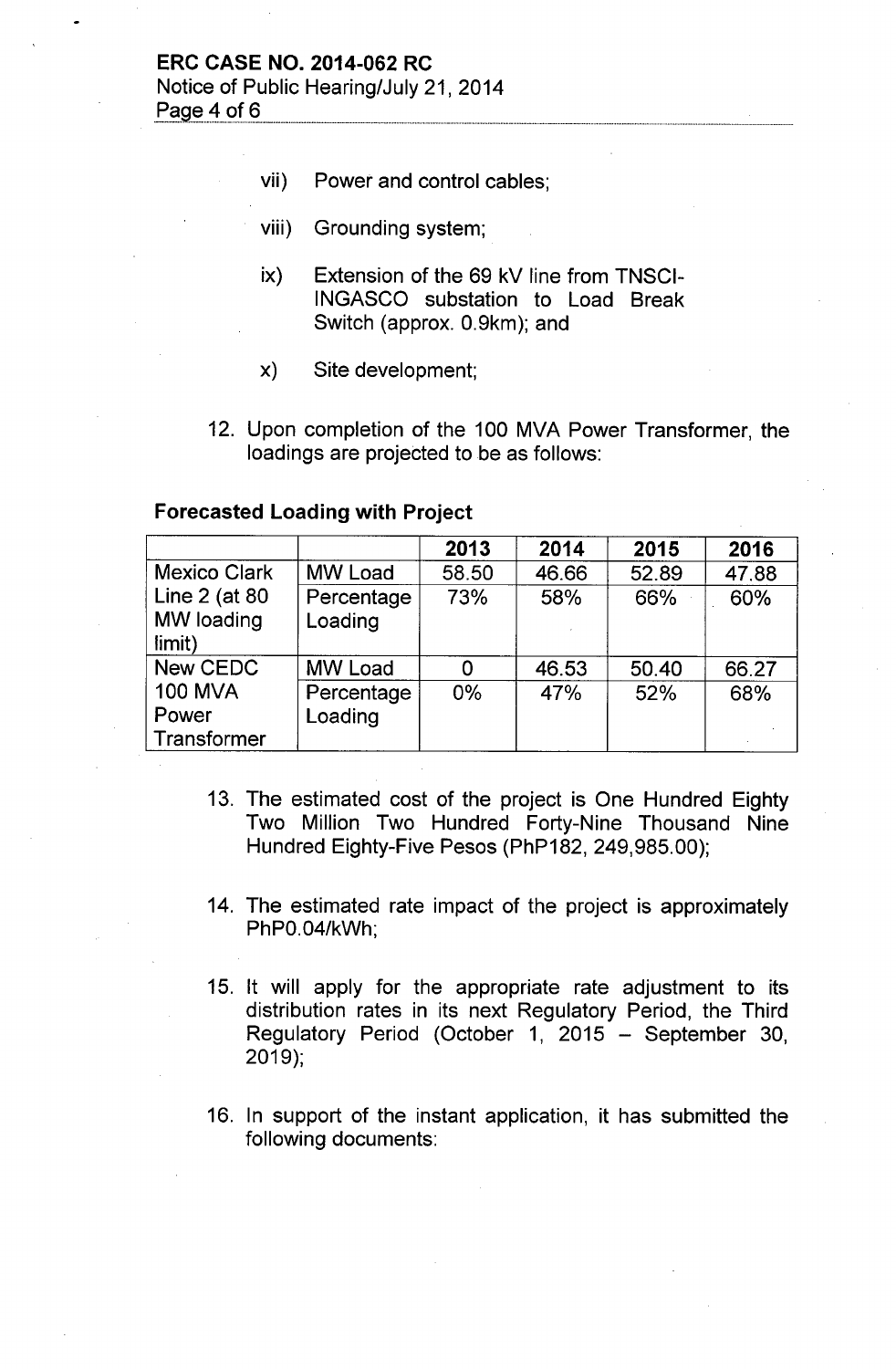ERC CASE NO. 2014-062 RC

Notice of Public Hearing/July 21, 2014 Page  $5$  of  $6$ 

| <b>Annex/Schedule</b> | <b>Information Provided</b>                 |
|-----------------------|---------------------------------------------|
|                       | New CEDC 100 MVA 230 kV-69 kV Power         |
|                       | Transformer at CDC Substation - Project     |
|                       | <b>Summary and Justification</b>            |
|                       | Major Project Information Summary New CEDC  |
| В                     | 100 MVA 230 kV-69 kV Power Transformer at   |
|                       | <b>CDC Substation</b>                       |
| C.                    | <b>GANNT Chart of the Project</b>           |
|                       | CEDC's Distribution Development Plan (2011- |
|                       | 2015)                                       |

- 17. Since the expected loads from the new locators and customers and the expansion of existing facilities will start to come by mid-2014, it will need to commission and energize the project as soon as possible in order to fully and reliably serve the new locators/customers and existing customers;
- 18. Given the amount of time needed to complete the project and its urgent necessity to its operations, a provisional authority is needed to allow it to immediately proceed with the project so that it can already canvass and order the needed parts and equipment which may take several months;
- 19. In support of the prayer for the grant of provisional authority, it has attached as Annex "E" the Judicial Affidavit of Engr. Milo R. Pantig, Senior Assistant Vice-President and Head, Distribution Services; and
- 20. It prays that a provisional authority be granted and after trial on the merits, a final approval of the proposed 100 MVA 230 kV-69 kV Power Transformer at CDC Substation be granted by the Commission.

The Commission has set the instant application for jurisdictional hearing, expository presentation, pre-trial conference and evidentiary hearing on August 22, 2014 (Friday) at nine-thirty in the morning (9:30 A.M.) at the CEDC's Multi-Purpose Hall, Bldg. N2830, Bayanihan Street, Clark Freeport Zone.

All persons who have an interest in the subject matter of the proceeding may become a party by filing, at least five (5) days prior to the initial hearing and subject to the requirements in the ERC's Rules of Practice and Procedure, a verified petition with the Commission